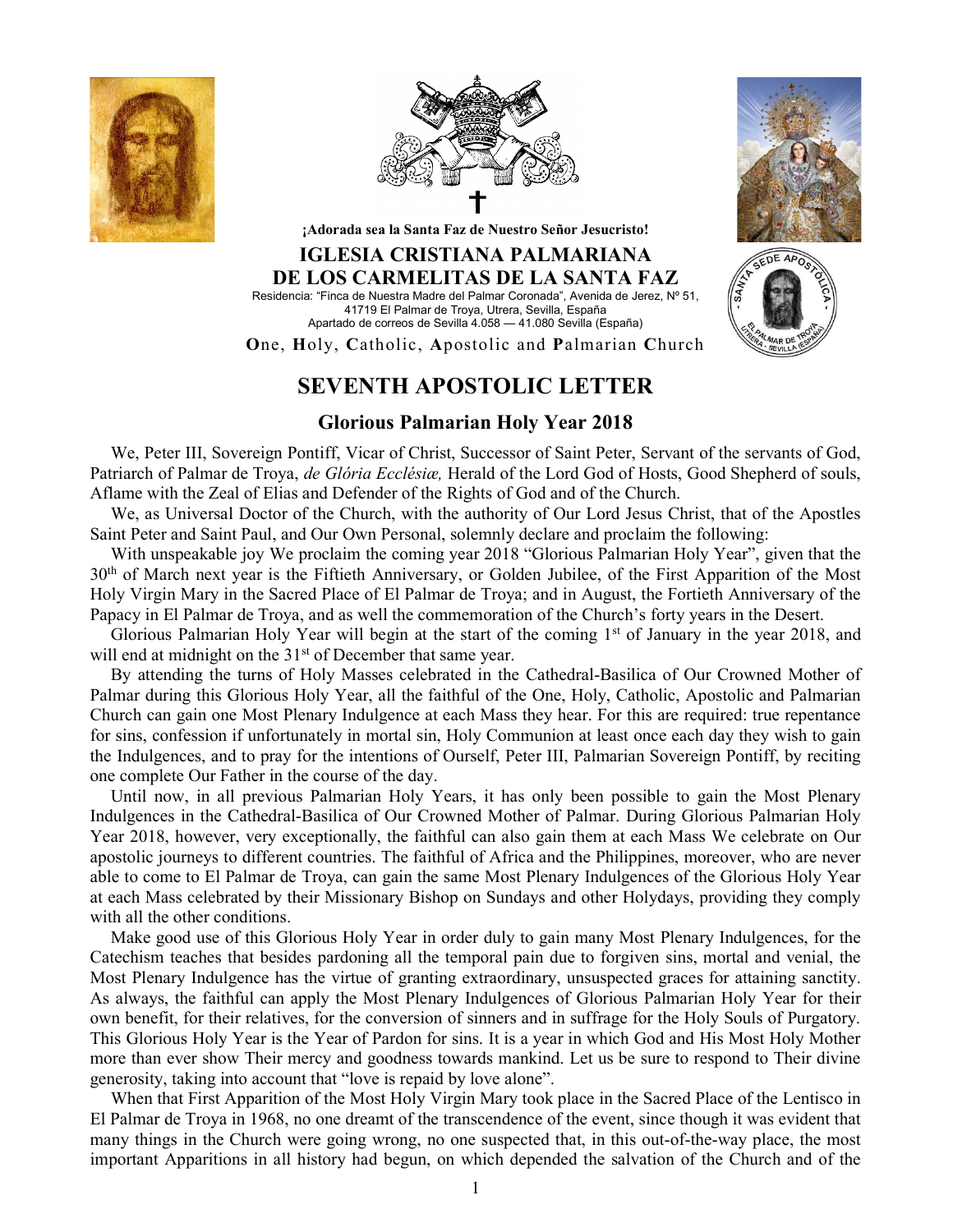entire world. In consequence no one at that time could thank God and His Most Holy Mother duly for such extraordinary benefits. Consequently, in this fiftieth anniversary, or golden jubilee, of that first Apparition, it is right that the whole Church acknowledge such favours, display Her profound gratitude, and respond with renewed fervour to Most Holy Mary's callings to prayer and penance.

Why so many apparitions in El Palmar? They were necessary to save the Church. Otherwise, at the death of Pope Saint Paul VI, the gates of Hell would have prevailed against the Church, since by then Rome had fallen completely into the hands of Christ's enemies, and no true Pope was possible there. We have to be grateful for these Apparitions, respond to such abundant graces, work to save souls, and above all offer reparation to God and placate His just Wrath. To appreciate this, we must surely go over the history of the Apparitions once again.

On the 30th of March 1968, the Most Holy Virgin of Carmel appeared for the first time upon a lentisk tree on a property in El Palmar de Troya to four girls from the village. Following the first four girls, other seers began to emerge, chiefly four men and four women, several of them residents of El Palmar. At the spot of the Lentisk, prayers were said and the seers received heavenly visits, and this place, chosen by the Most Holy Virgin in Her first Apparition, is where Jesus' Holy Face and Our Crowned Mother are today enthroned.

Clemente Domínguez y Gómez and his friend Manuel Alonso Corral began to frequent the Sacred Place and acknowledged the authenticity of the Apparitions. Both often led the prayers, came to know the seers better and had many proofs of their authenticity. On the 30<sup>th</sup> of September 1969, Clemente had his first vision when he saw the Lord and Padre Pio. From that day on, Clemente had frequent visions, confirmed by other seers. In December 1969, he had Messages recommending the recital of the Holy Rosary of the Our Fathers, or Penitential Rosary, and ordaining that Adoration of the Holy Face, the Holy Way of the Cross and the Reparatory Communion of the First Thursdays be spread throughout the world to atone for the outrages done to the Lord's Divine Countenance.

Clemente Domínguez y Gómez soon became the chief messenger; for Our Lord Jesus Christ and the Most Holy Virgin Mary entrusted him with the most transcendent and compromising messages. The Messages are a continuous call to prayer and penance, a denunciation of the heresies, progressivism and other desecrations pitilessly ravaging the Roman Church; the announcement of apocalyptic events: a great schism in the Church following the death of Pope Saint Paul VI; the Papacy in El Palmar de Troya; the proximity of Antichrist's coming; and the Glorious Second Coming of Our Lord Jesus Christ as Supreme Judge to judge men universally and establish the Messianic Kingdom on earth. The majority of the cardinals, bishops and priests of the Roman Church had apostatized. Pope Saint Paul VI was an innocent victim of the freemasonry and communism by then ruling the Church. The Apparitions of El Palmar de Troya prepared the future See of the Church in that Sacred Place, as it is at the present time. The principal seer of the Apparitions of El Palmar de Troya, Clemente Domínguez, had to fight courageously to make known the highly compromising Messages given to him by Our Lord Jesus Christ and the Most Holy Virgin Mary over long years. His loyalty to God was thoroughly proven. Clemente Domínguez y Gómez, from the very beginning, became the great Apostle of the Holy Face of Our Lord Jesus Christ and of the Holy Penitential Rosary, devotions which were fiercely combated by many and which he defended vigorously.

In his apostolic mission, the young Clemente Domínguez had interviews with the most important Prelates of the Roman Church, of Spain and of other nations, the majority by then degenerate and, in the face of their obstinacy, stood up to many of those Prelates in defence of the rights of God and Church according as the Lord and the Virgin Mary had instructed him. On one occasion, he even handed over the Messages of El Palmar to Pope Saint Paul VI himself in a Papal audience. This Glorious Pope, Saint Paul VI, who was aware of the Heavenly Apparitions and Messages, never condemned the Work of El Palmar de Troya. Clemente Domínguez y Gómez was the great defender of Pope Saint Paul VI, and with valour and decision revealed to the world that this Pope was a victim of Vatican freemasonry, whose masons drugged him to deprive him of his free will.

The purpose of the Apparitions of El Palmar was to prepare a place of refuge for the true faithful of the Church when the foreseen apostasy of Rome was to take place. The Heavenly Messages insisted on several principal questions: Defence of the authentic Catholic Faith in accord with Holy Tradition and the Church's authentic Magisterium; love, obedience and submission to the Sacred Person of the Pope as Vicar of Christ, Infallible Rock, then Paul VI; love, respect and true adoration of the Sacred Eucharist, with the obligation of receiving Holy Communion kneeling and on the tongue, and the condemnation of the administration of Communion to those standing as irreverent, and in the hand as sacrilegious; love and veneration for the Most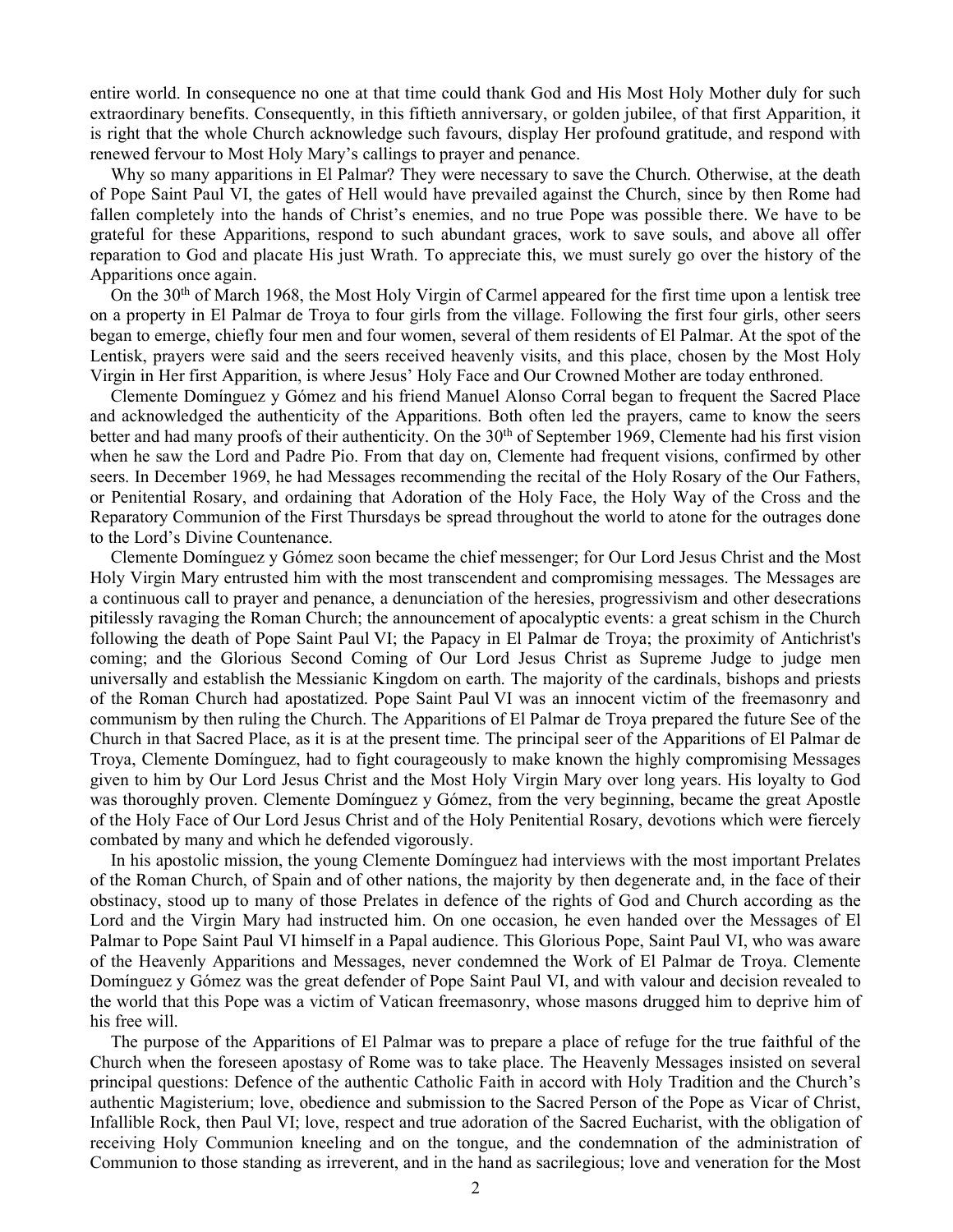Holy Virgin Mary as Mother of God and Mother of the Church; defence of Marian Dogmas, and of the worship of Sacred Images; love and devotion to the Saints, especially to Glorious Patriarch Saint Joseph, and veneration of their images, as also devotion to the Holy Souls of Purgatory; a continuous exhortation to Prayer and Penance, Holy Mass, Holy Communion, Night and Day Adoration of the Most Blessed Sacrament, meditation on the Passion of the Lord by the practice of the Holy Way of the Cross, recital of the Holy Penitential Rosary as most powerful arm against Satan; reparation for the offences given to the Holy Face of Jesus, to His Most Sacred Heart and to the Immaculate Heart of Mary, by way of the Reparatory Communions; condemnation of heretical innovations and of the 1969 "novus ordo missæ", so-called, concocted and trumped up by heretics and not the doing of Pope Paul VI; re-establishment of the Holy Latin Tridentine Mass of Saint Pio V, as the authentic Sacrifice of the Altar, in which Calvary is truly perpetuated and the Divine Blood outpoured to make Reparation to God and obtain the Redemption of mankind; for the Holy Sacrifice of the Mass cannot be changed for a phoney mass which is no sacrifice but a banquet, as happened in those satanic modern masses; condemnation of progressivism, which destroys Holy Tradition, and of the heresies being spread about within the very bosom of the Church by many Priests and including by some Bishops and Cardinals; condemnation of liberalism, marxism and what they erroneously called ecumenism; exhortation to vigilance and to prayer, for communism and freemasonry had gained entry into the Church, and occupied high posts; announcement of a coming Schism in the Church, with the appointment of an antipope, who would try to destroy the Church after the death of Pope Paul VI; announcement of the arrival of antichrist, who will have himself adored as God; triumph of communist power in the world; announcement of a coming terrible Third World War, atomic, which will destroy many cities, with purification of the world by fire and chastisement of the perverse; triumph of Mary's Immaculate Heart, rout of Satan, Christ`s Second Coming and His total and absolute Reign. All this is to happen quite soon.

Since the Church's decadent hierarchy rejected all of Christ's ordinances and warnings, on the 23<sup>rd</sup> of December 1975, the Lord ordered the then Clemente Domínguez y Gómez to found the Order of Carmelites of the Holy Face in Company of Jesus and Mary. The members of the Order of Carmelites of the Holy Face are the Marian Apostles of the Last Times, also called Crossbearers. In January 1976, in El Palmar de Troya, Clemente was ordained Priest and consecrated Bishop by Archbishop Saint Peter Martin Ngô-dinh Thuc, and soon the Palmarian Episcopal College came into being. All of this was the motive for a serious persecution launched by the apostate Seville Cardinal, Bueno Monreal, fierce persecutor of the Apparitions in El Palmar de Troya. In May 1976, Father Clemente Domínguez lost both eyes in an accident. Nonetheless, blind, he carried on as intensely apostolic as before, in Spain and other nations of Europe and America, proclaiming the true Faith, Tradition and Holy Morals in his sermons, vigorously defending Pope Saint Paul VI, attacked by both progressivists and extreme traditionalists, and denouncing above all the heresies and degeneracy propagated by cardinals and bishops from the Vatican and the dioceses. The Bishop Primate of El Palmar de Troya, first as Father Clemente and then with the name Father Ferdinand, was the voice crying out in the Church in the name of the Roman Sovereign Pontiff, who was not allowed to speak or act freely. By God's express wish, up till the death of Pope Saint Paul VI, Bishop Father Ferdinand filled the loftiest office of Sub-Vicar of Christ in the Church. In August 1976, in one of His apparitions, Our Lord Jesus Christ promised the Primacy of the Church to Father Clemente, telling him: "You will be the future Peter; the Pope who will consolidate Faith and integrity in the Church, warring against heresy with mighty strength, for legions of Angels will assist you."

While accursed progressivism attacked the very foundations of the Church so as to destroy her, our Most Holy Mother, the Virgin Mary, clearly denounced the corruption and degeneracy of the roman church on the way to its apostasy and, in the Sacred Place of El Palmar de Troya, kept Her faithful children firm in the Holy Catholic Faith. In the Messages, Our Lord Jesus Christ said: "But I, who assist My Church until the consummation of time, will not allow My elect to be deceived. I say to you: do not listen to any word against Pope Paul VI, elected by the Holy Ghost... O My son, it is sad to have to recount these things about My ministers! But I have to recount them, so that My sheep do not go astray. I am the Good Shepherd. What shepherd allows his sheep to go astray? Does he not keep them safely around him? Can a good shepherd perhaps allow his sheep to be guided by wolves? So then, fulfilling My mission as Good Shepherd, I warn you of the evil there is in the Church. In these times, meditate deeply on obedience to the Shepherds. Today there are shepherds who teach heretical doctrines. There are shepherds who rise up against the Supreme Shepherd, My Vicar. Can you explain to Me how you can obey a wayward shepherd? You would fall into the same pit. My little children: Today, more than ever, hold firmly to the Rock, the Pope. Today, more than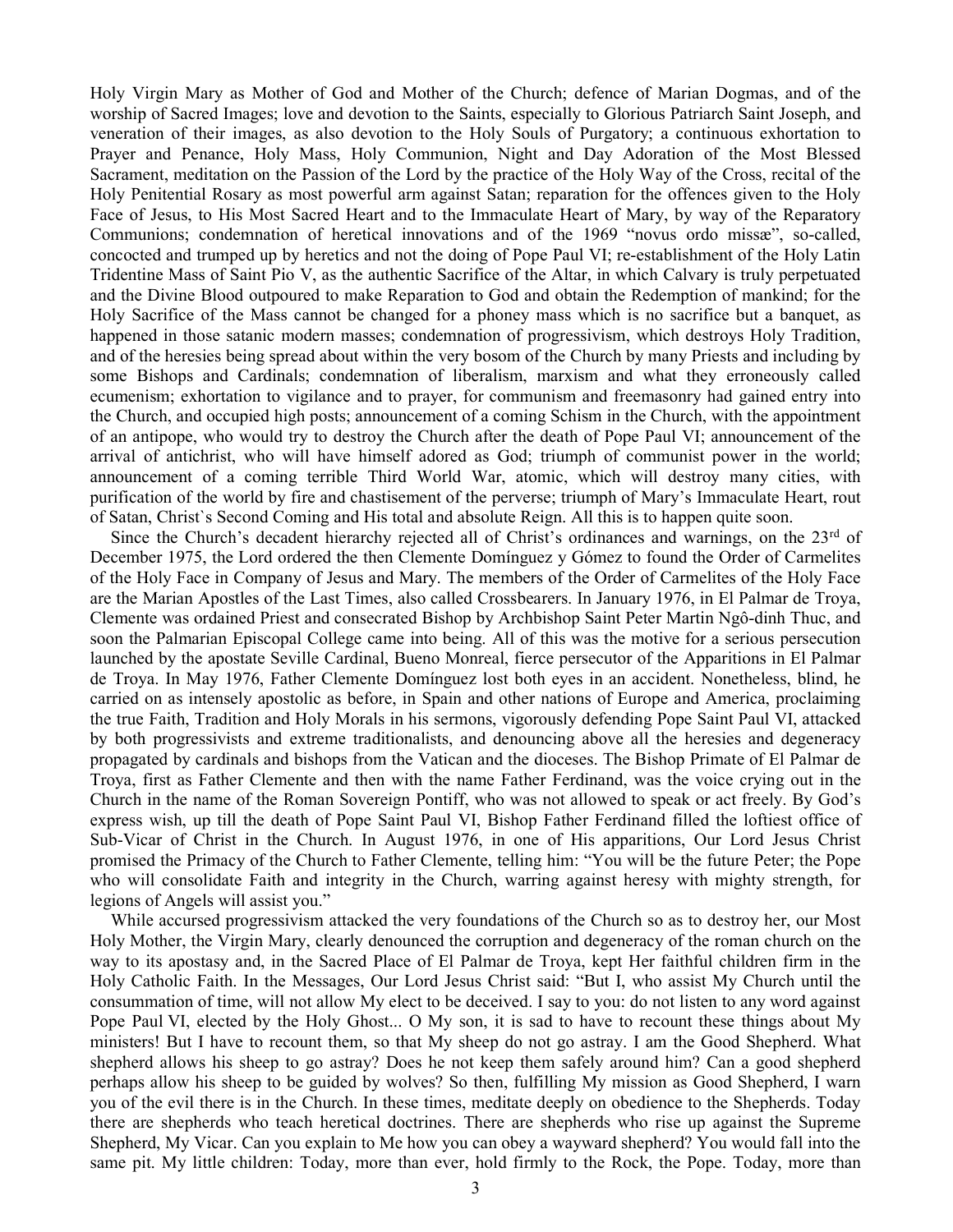ever, be alert to the voice of the Pope, since many Bishops are not in communion with him. I tell you, you cannot obey a Bishop if he is not in communion with the Pope. The Pope is always Peter, and Peter is the one who rules the Church. My little children: pray much for your Holy Mother the Church, for your Shepherds, your Priests. Pray constantly for them. The Church is becoming yet further obscured, it will seem that she has succumbed; but My assistance will never fail you: I will be with you until the consummation of time. Yet My True Church will be very hidden and very persecuted, and the pharisaical Church will be fully recognized by all States and will follow in the tracks of antichrist. Still, do not be troubled: you have My Most Holy Mother as Divine Shepherdess. She will guide you and the true Barque will not succumb, but will float over the waters, strong, valiant, and will give great martyrs who will amaze mankind: the Church of the Marian Apostles. Today, more than ever, you should trust in the Spiritual Motherhood of Mary, the One full of Grace." "My little children: What times are approaching! Soon the great schism will come. Following Paul VI comes the reign of the antipope. And then the question of obedience will be seen. Imagine a man who calls himself Pope, whom all consider to be Pope, Head of the Church, and who begins to give strange orders. And obviously they will say: he is the Pope, I have to listen to him and obey him. And then deviations will come: the sheep wandering about in the midst of wolves. But great Saints will arise; with beacons, banners and standards, whom no one will silence until they undergo martyrdom. Then, obedience will be seen; you will not have long to wait.

 In other Messages, the Lord warned about the false ecumenism of the time: "Today, sadly, by calling them separated brethren, the notion of heresy has been lost. Today everything is open to discussion, everything is relative; and in time everyone falls into the same heresy, praising calvinists and lutherans. But, what is happening in My Church? But, has the Truth of the Church changed today? Are those things previously condemned not condemned today? Is what previously was heresy not heresy today? No, My children! What previously was heresy is heresy today, if so declared by the Cathedra of Peter. Fight calvinism! Fight protestantism! Fight lutheranism! Look, My children, today there is greater danger, because calvinism and lutheranism are inside Catholicism. That is the greatest danger: they are inside Catholicism. Previously they were outside and you knew where they came from. But today you have them inside. Fight them! I am your banner, I, Jesus Christ and Mary Immaculate, together with Peter in the Sacred Person of Paul VI. That is the Church. Away with heretical innovations! ... My little children: in the Sacred Places of Apparitions you learn to return to the Church's Holy Tradition. These are the authentic Seminaries... Today they say: 'The Church is adult, we can't impose, there is freedom of expression.' If there is freedom of expression, then why are those Priests who celebrate Mass according to Holy Tradition forbidden, silenced and thrown out of churches? Where is that freedom of expression? The Traditional Church is accused of dictatorship. But doesn't the progressivist church impose progressivism no matter who objects, cost what it may? Doesn't it remove the best people from their posts for the fact of being traditionalists? Away with that dictatorship! If the traditionalist dictatorship has to be abolished, you can abolish the progressivist dictatorship... Look My children: intelligent as serpents should you be, and simple like doves. Hence the condemnations of these Sacred Places, without thorough study, hurt Me. How can anything be condemned when there have been no hearings, when both sides have not been heard, where a balance has not been reached? Accordingly I tell you again: meditate, investigate, and you will find the Light." "Today, when so much is said of the union of all Christians, the so-called separated brethren, a much abused new title: precisely at this time of so-called unity, is when the Catholic Church is disunited in her own bosom. Seek first authentic unity among Catholics and then pray much so that the separated brethren return to the Father's Home. Understand this title of separated brethren as motive for loving those members from the heart and detesting their ideas, since those ideas are heresies. So great is this abuse of "separated brethren" today that Truth and lies are put on the same pedestal; and what is worse: instead of drawing heretics to the One True Church, the Catholic Church, Catholics fall into those same heresies."

One of the prime objectives of El Palmar was to defend the Sacred Person of the Pope, Vicar of Christ, then Saint Paul VI, as the Lord explained in another Message: "O beloved little children, children of My Heart! You still do not realize the mystery of this Sacred Place. You do not realize the importance of this Sacred Place, precisely in these times when the Church is going through hours of darkness, confusion. This Place is the stay of My Vicar, My gentle Vicar Paul VI... He is captive! Hence, at these moments, My Heart bleeds and My Eyes are full of tears, since that is how My Vicar Paul VI is! Therefore I want this Sacred Place, El Palmar de Troya, to be the support, the stay of My Vicar Paul VI. You, beloved children of this Sacred Place, be strongly united to the Pope; love him intensely; do not forget that he is Christ on earth. And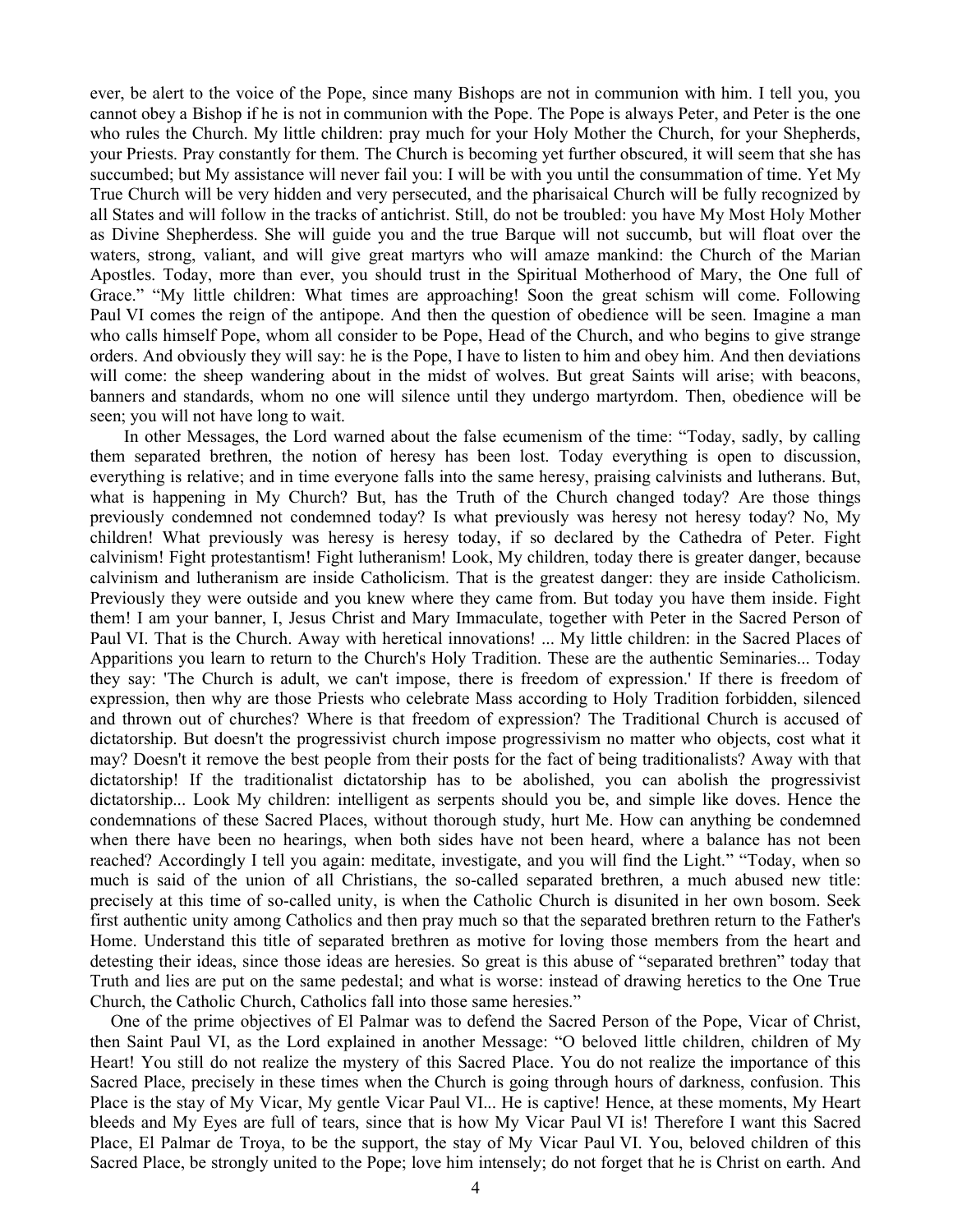above all have pity and compassion on him. He suffers deeply, and will suffer yet more; until, at the end, he gives his life for the whole Church... Help him by your prayers and your penances! That is the importance of El Palmar de Troya, that this Place is faithful to the Church's Tradition, and is faithful to the Pope, and understands the Pope at these times of the Church." This duty of Palmarians, to be intimately united to the Pope, to love him intensely and to help him by your prayers, did not end at the death of Saint Paul VI, but is still in vigour, because even in the desert of El Palmar, the Vicar of Christ always has to bear a heavy burden of sufferings, obligations and contradictions upon his weak shoulders, so that he depends upon divine assistance and upon your prayers.

The Most Holy Virgin Mary's clamour, through Her chief messenger, Clemente Domínguez, was accompanied by extraordinary signs evidencing the truth of the Apparitions: marvellous ecstasies, conversions, miraculous cures. There were truly extraordinary events, such as visible mystical Communions, in which the Sacred Host, miraculously received from the Lord's hands, was visible to all present on the tongue of some seer; and stigmatizations of several seers. On several occasions, Clemente Domínguez received the grace of the Stigmata of Christ's Passion, in the hands, on the forehead and head, and in the right side. He received some of these Wounds in the presence of many of those who frequented the Sacred Place of El Palmar. On one occasion he lost more than fifteen litres of blood from the stigmata in a single day, without receiving any medical attention, and on the following day he was up and about the house, which was a veritable heavenly miracle witnessed by several persons, for the human body normally contains some five litres of blood.

Many are the sick who have recovered their bodily health in the Sacred Place of El Palmar de Troya, above all from the Water blessed by the Most Holy Virgin. Once fourteen sick were cured in a single day, and in the book of the Messages other testimonies are given to more than twenty cases of miraculous cures: of cancer, gangrene, paralysis, tumours, ulcers, arthrosis, cysts, gallstones, swellings, nervous disorders, atrocious pain, etc. Nonetheless, people in their majority rejected all these miracles and signs, so that in 1972 the Lord said: "Sadly there are many blind people who, having eyes, do not see in this hour of darkness. The signs and evidence are everywhere; but they try to give a scientific explanation to everything; and it is all due to man making a god of himself. Ah! What frightful materialism reigns in the world today!"

There are some who say they have no obligation to believe the Messages, which is untrue, for all men have the obligation to accept Revealed Religion, to believe its dogmas, to comply with its precepts and perform its worship, for God is Truth itself and is the supreme authority, and all His creatures have the duty to believe in His word and obey His laws. There is no freedom of conscience before God. Every man is born subject to the truth, and is obliged to profess it in the measure of his knowledge. God, as Creator, possesses complete dominion over all His creatures, and man should bow his reason to God's word, believing what He teaches and practising what He commands.

God can entrust certain seers or ambassadors of His to speak to us in His name. It is enough for us to have sure signs to show that those to whom God has given the mission of transmitting to us His dispositions have not been deceived nor deceive. Wouldn't a subject be treated as senseless and insubordinate if he refused to carry out his sovereign's orders alleging that he had not received them from the king himself but from an intermediary? There is no need for everyone personally to be a witness of the heavenly signs which God's ambassadors give to evidence their mission; the testimony of trustworthy witnesses is sufficient. In order that we know our religion, there are the patriarchs, prophets, apostles, God's envoys, between God and ourselves. These ambassadors must have their credentials, the evident signs which prove their divine mission, for God can give sure signs, and the chief ones are miracles and prophecies. When God gives miraculous signs to show the authenticity of the apparitions, He is setting His signature to show that He is the author, for only God has the power to perform authentic miracles, and God cannot approve error, nor favour error by way of miracles. Miraculous events are approved by the numerous testimonies of those who have witnessed them. If the miracle has been performed in confirmation of a Message or an Apparition, it is God Himself confirming it with the seal of His authority. When God our Creator and Lord reveals something, we have the obligation of submitting our intelligence and our will to Him by Faith. By Faith, we believe the things He has revealed to be true, because of the authority of God who has revealed them. God, who detests pride, wills to remind us that we depend on Him, and we should submit ourselves humbly to His word and to His will. Those who refuse to believe in the mysteries revealed by God through His ambassadors are insubordinate and godless,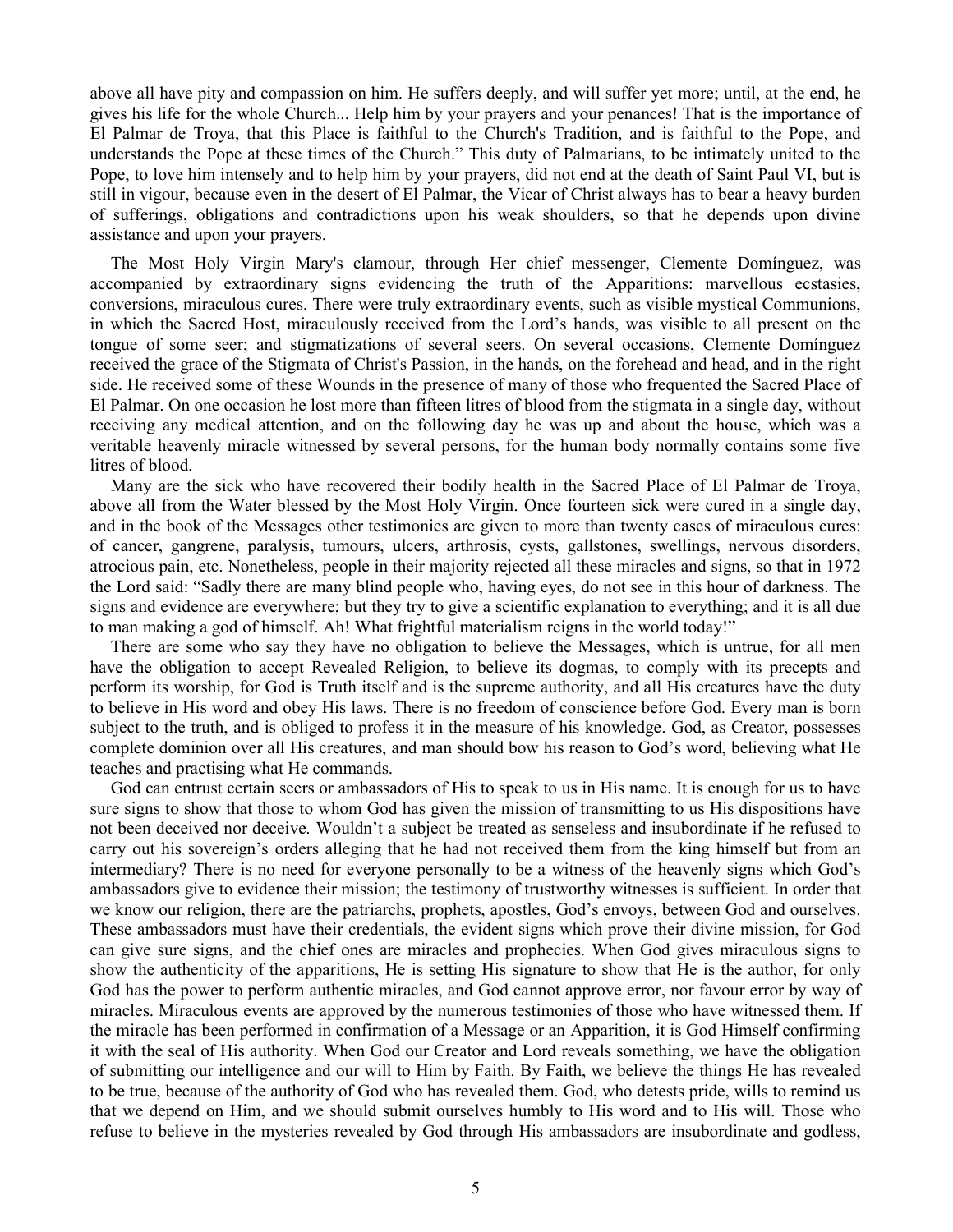for their refusal to believe in what God has revealed is an injury to God, who is the very Truth, and who with more right than any decent man can require us to believe in His word.

God Himself, who reveals mysteries and infuses Faith, has given us the use of reason, and reason likewise tells us that the errors, heresies and obscenities condemned by the Church over the centuries will never become right, even though the modern theologians of the Vatican II conciliabulum say the opposite. There we have another very important sign of the veracity of the Palmarian Apparitions, namely the defence the Messages make of the Church's traditional doctrine and her Dogmas, in the face of progressivist heresies, of false ecumenism, modernism and other errors and immoralities repeatedly condemned by all the Popes for centuries. All teaching opposed to the Infallible Magisterium of Holy Church has to be rejected, though it may come from bishops or be backed up by apparent miracles.

There were not only miracles, but other signs as well to show the truth of El Palmar, as Most Holy Mary said in 1973: "For this Work bears a sign, a sign which is the Cross. Behold the sign of God's Works: the Cross. Without Cross, there is no Divine Work." This sign was most evident in Clemente Domínguez who, of all the seers, was the one who suffered most and who had to bear the greatest and cruellest criticism and was the target of the blackest calumnies. The moral sufferings he had to undergo were great, and both these, and others resulting from the stigmata of the Sacred Passion, he always offered up for sinners, for the Pope and for the Church, and for the triumph of the Most Holy Virgin. The heavy cross he bore is the unmistakable sign that his mission came from Heaven.

The Apparitions drew criticism and opposition from the degenerate Church hierarchy, since its malice was exposed. The heavenly Messages denounced the modern mass, the impoverishment of divine worship, the sacrileges, abandonment of prayer, materialism, scandals in dress, failure to keep God's commandments, heresies, false ecumenism and other aberrations, all permitted or promoted by the roman hierarchy and priests. The Messages insisted on the need to re-establish the authentic Holy Sacrifice of the Mass, to do prayer and penance to atone to God and save souls, and to cease to offend God. There were prophecies, confirmed by the different seers, on the great punishments from God for the rejection of the traditional doctrine of the Church, including a schism and great apostasies following the death of Pope Saint Paul VI, and the proximity of the Third World War.

In April 1972, Clemente Domínguez travelled to Rome to hand over, to Pope Saint Paul VI, a Document in defence of the Apparitions of El Palmar de Troya, signed by a great number of faithful who had been witnesses of the wonderful prodigies and miracles performed in this Sacred Place: visible mystical Communions, stigmatizations, conversions, cures, as also much prayer and penance done in Palmar. In this Document, which in its day was handed over to the Cardinal of Seville, José María Bueno Monreal, the condemnation made by this prelate of the Apparitions was rejected, considering it unjust, since a tribunal, in order to pass sentence, has the obligation of holding hearings, and that means conscientious investigation and study of the proofs, which are laid out in the Document. The Apparitions of El Palmar de Troya enjoy abundant proofs of authenticity, proofs which are evident to all who take an interest in them. Nonetheless, the Seville Cardinal, taking no account of the supernatural events, arbitrarily condemned the Apparitions. They had no other recourse, therefore, than to turn to the Holy Father, Pope Paul VI, informing him of events in El Palmar, backing up their information with photographs of the prodigious phenomena of the different seers, and with a long list of signatures by witnesses: requesting him to study the Apparitions.

In one of the visits by Clemente Domínguez to Cardinal Bueno Monreal of Seville, this prelate, with obstinacy and pride, rejecting the Messages, personally told the seer in the presence of Manuel Alonso Corral and others: "Tell the Virgin to come and say it to me Herself"; to which the seer replied: "Eminence, if you have no humility, the Virgin will not speak to you."

Recall that the Sanhedrin in full met up owing to the miracle of Lazarus' resurrection, and speaking of Jesus, said: "What are we to do, for this Man performs many miracles? If we let Him be, everyone will believe in Him." The Sanhedrin members were quite convinced as well of Jesus Christ's Resurrection. To deny it they turned to bribes and lies. They gave the guards a large sum of money to spread the word that Jesus' disciples had robbed the Master's body while they slept. But if they really did not believe in Christ's Resurrection, their duty, as likewise their own interests, obliged them to punish the soldiers for their faults against military discipline and persecute the Apostles for having broken the tomb's seals placed by the authorities. Why didn't they start proceedings to ascertain guilt and search for the disappeared Body? The fact that the Sanhedrin members were satisfied with bribing the soldiers and hushing up the affair at the price of gold, was a patent proof that they could not deny Jesus Christ's Resurrection. Likewise, in these times as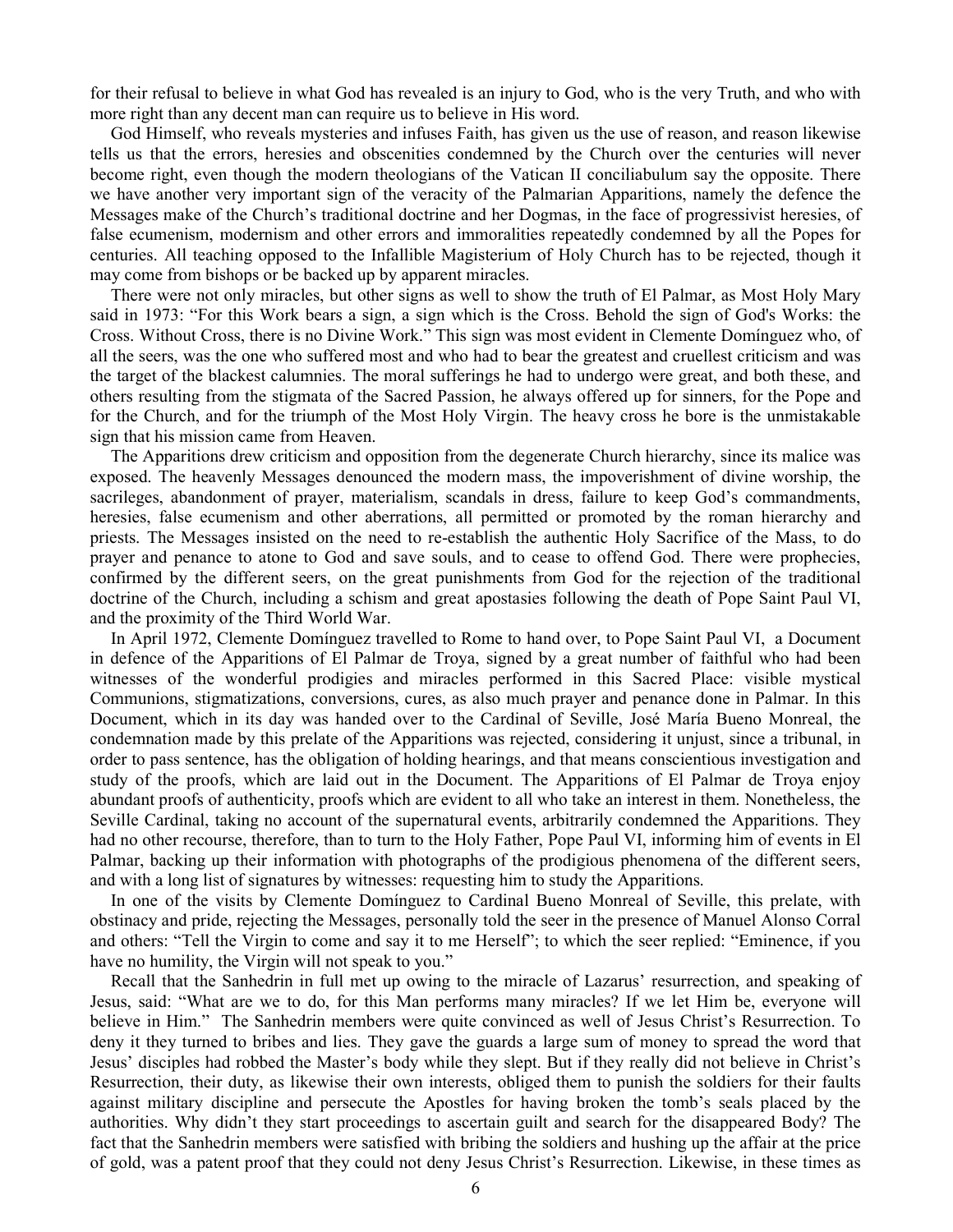well, just as wily, the Seville Cardinal, fierce enemy of the Palmar Apparitions, arbitrarily condemned them and forbade any official ecclesiastical investigation to clarify them; which reveals that he himself believed that the Most Holy Virgin Mary appeared there, or at least feared that an investigation might so demonstrate; and thus revealed himself as God's enemy and a sham shepherd of souls, like the Sanhedrin. By his rejection of the divine Palmar Messages, the roman prelates and their followers deserve the same reproach Christ made to the jews: "And nonetheless, you do not wish to believe Me, who am the Son of God, because I tell you the truth... If I tell you the truth, why are you not willing to believe Me? Whoever is from God listens to God's words. That is why you do not listen to them, because you are not from God."

The hierarchy's iniquitous verdict turned many souls away, as the Lord explained in the Palmar Messages in 1971: "So you see, children: they were the church's pontiffs. They called Me blasphemer and crucified Me, but I am the Son of God. Many jews obeyed the church's pontiffs, and have not yet found peace. Other Jews disobeyed the pontiffs; yet they are glorifying God, for they believed in My Word. Look at the fruits and you will know if the apparition is from God." And the Divine Shepherdess said: "Whoever is sure of having heard the voice of Heaven is obliged to give testimony to that truth under pain of damnation. Therefore, the Lord gives strength to His seers. Consider the following, it is in Sacred Scripture: Jesus' Apostles performed miracles in the Name of Jesus, and preached His Doctrine; but the pontiffs of the judaic church forbade them to mention the Holy Name of Jesus, and scourged them in the Synagogue. Peter received courage from the Lord and replied: 'Judge for yourselves if it be just before God to obey you instead of Him.' And at the end of his days he confirmed this truth with his own blood, dying crucified head downwards. If I were to say anything against the Gospel, against the Dogmas, do not obey Me, but your Shepherds. You know that in this Sacred Place, the Messages are a confirmation of the Holy Gospel and the Sacred Dogmas of the Holy Catholic Church."

Remember in the Palmarian Creed that we say referring to the times to come: "I believe that, owing to the great general apostasy of the roman church, the terrible Third World War will ensue and the first Three Days of Darkness of the Apocalyptic Era; all of which will be a frightful purifying chastisement, as manifestation of God's just Wrath. I believe that, together with this great purification, the apotheosic Apparition of the Most Holy Virgin Mary or Great Miracle of El Palmar de Troya will occur, Pentecost upon the Palmarian Apostles, the new enchainment of Satan, the universal exaltation of the Holy Palmarian Church, and the Conquest of the Sacred Hispano-Palmarian Empire or Reign of the Sacred Hearts of Jesus and Mary, brought about by the Order of Carmelites of the Holy Face or Crossbearers, captained by the Pope.

The "Great Miracle" will come after the chastisements and the world's purification. Until now the miracles in Palmar have been lesser ones. This too is a grace, for the greater merit of good souls, so that they act by Faith. And it is a mercy for bad souls, as it is a grace for them to postpone the Great Miracle until they are ready to accept it, for if it came now, their guilt would be even greater for rejecting it. That is what Our Lord Jesus Christ explained in a Message of 1972: "What merit is there in believing after the Miracle? Now is when there is merit in believing, which is what is called faith." Press on firm in the Faith along the way of salvation, without withdrawing from the Church's directives. Await patiently, the Great Miracle of Palmar will come one day, and then "Our Heavenly Mother will display the radiance of Her glory as never before in any previous apparition. By Her glorious and triumphant apocalyptic manifestation, the Most Holy Virgin Mary will give universal and unequivocal proof of the veracity of the One, Holy, Catholic, Apostolic and Palmarian Church.", as announced in the Book of the Apocalypse.

Besides, those who truly love Our Lord Jesus Christ have no need of so many prodigious signs in order to follow Him. The Lord Himself explains this on speaking of the Good Shepherd: "The sheep hear his voice, and he calls each of his sheep by name, and leads them out to good pastures. And when he has led his sheep out, he goes before them; and the sheep follow him, as they know his voice. But they do not follow the stranger, rather they flee from him because they do not know the voice of strangers... I am the Good Shepherd: I know My sheep and My sheep know Me." This explains why there have been so many Saints among Palmarians, whose one desire was to follow Christ faithfully. The pharisees and sadducees on the other hand, despite the many miracles Our Lord had wrought, asked Him to give them some prodigious sign from Heaven as proof that He was the Messias. Jesus, however, with a deep sigh, said to them: "Why does this generation ask for a sign? How come you are unable to recognize the clear signs in these times of the Coming of the Messias? This base and adulterous generation, then, asks Me for a prodigious sign; no other sign will be given it, however, than the sign of the Prophet Jonas: for as Jonas was in the belly of the whale for three days and three nights, so will the Son of Man be three days and three nights in the heart of the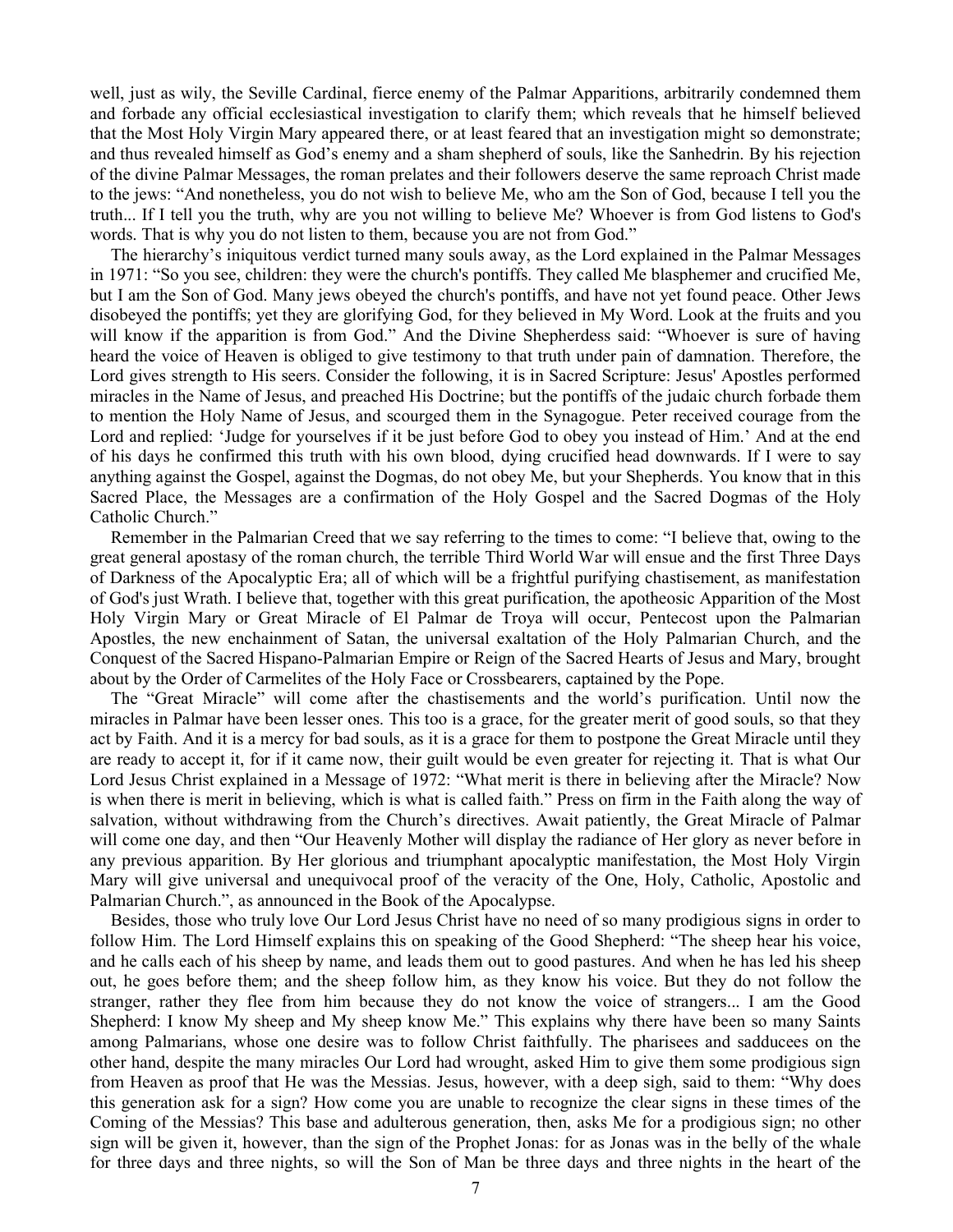earth." And the base and adulterous generation of the twenty-first century will have no other sign than the Great Miracle of Palmar.

In the Old Testament, God foretold to His people that if they faithfully kept the divine Law, they would be victorious over their enemies and would be lavished with blessings. He also announced to them the most grievous calamities if they were unfaithful. So it always happened over the centuries: whenever the Jews broke God's Law, they were crushed by neighbouring nations. And when they were converted, God raised up victorious caudillos among them. Sacred History clearly shows that God chastises guilty nations, sooner or later, and severely, so that man should always, above all and at all costs, keep inviolably faithful to God, who does not change, and to His holy Religion. The Lord said so in Palmar in 1972: "Mankind is making its way with giant strides towards its own destruction, as it is on the verge of a Third World War." "Soon, very soon, the earth will be convulsed; for mankind, by its sins, by its pride, draws down the Father's Wrath. Hence I entreat you, My little children, to throw yourselves into the lap of your Heavenly Mother, the Divine Shepherdess. She is holding back the hour of justice and obtaining that mercy may rule. There will soon be great events in Europe. Europe will be tremendously punished."

Since neither atomic war will suffice to chastise the sins and wickedness of the present world, the three days of darkness will also come to put an end to so much evil. The degeneration of today's world can be compared to that of Noah's times, when only the eight persons who took to heart God's warnings were saved from the Universal Flood. After the chastisements, when the world has been thoroughly purified, God will show mercy to mankind. The Most Holy Virgin Mary has so promised in Palmar: "My children, the miracle is very close. No other miracle will be performed in any other apparition in the same way as this one... Let all of you remember that I am your Mother. The world will soon see the power of God and will tremble, for the Wrath of the Father will not be long delayed. Soon too the Mercy of God will be seen, for the Great Miracle will happen soon; but beforehand the chalice must be purified. You are warned, and now with little time, for the hour will come for all, according as you have or have not done penance. I bless you."

Glorious Palmarian Holy Year 2018 is also to commemorate forty years of the Papacy in El Palmar de Troya, that is, forty years of the Church in the Desert. The culminating event of the Apparitions of Palmar was the 6<sup>th</sup> of August 1978, at the death of Pope Saint Paul VI. Our Lord Jesus Christ on that same day appeared to the then Bishop Primate Father Ferdinand, and asked him: "Do you love Me?" "Yes, Lord, You know it well," replied Father Ferdinand. The Lord said to him: "Shepherd My flock."

Surely the Lord knew very well that he loved Him: for nine years Clemente Domínguez had given continuous proofs of his love and fidelity to God, spreading the Messages, visiting countless Bishops and Priests as God's Messenger, pressing ahead with valour, bearing up under humiliations and confrontations, always ready to carry out unpleasant missions, while other seers shunned them. Clemente's love shines out in the whole great apostolic labour he performed. Thanks to his efforts, the Holy Penitential Rosary was propagated and in Palmar daily prayer and penance has never failed. Outstanding was his spirit of sacrifice, prayer and commitment, besides his fidelity and obedience to the Messages he received from Heaven. It would have been more comfortable to lay them to one side and evade his responsibility; but that would have meant betraying his conscience. Clemente Domínguez was a victim to his fidelity to Heaven, in the compromising task which, prior to his Papacy, he carried out as messenger seer and secular apostle, and then as Bishop Primate of this Sacred Place, confronting devastating accursed progressivism which, with all of its heresy and degeneracy, had been introduced into the Church many years previously. This calamity reached its peak during the Pontificate of Pope Saint Paul VI, the Martyr of the Vatican, who was subjected to drugs and ill-treatment to nullify his will, in order for him to be manipulated as an instrument of Vatican freemasonry's diabolical plans. Despite the infiltrated enemies ruling the Church, the gates of Hell did not prevail against Her; the Church continued invincible in the Desert of El Palmar de Troya, preserved from heresies and degeneracy thanks to the blessed Apparitions which were preparing this Sacred Place to become the Apostolic See of the Church, the Cathedra of Saint Peter. Nonetheless, if Clemente had acted with the same indifference and apathy as the other seers of Palmar, the Apparitions would have ended up in nothing. He was the sole seer who laboured tenaciously to impose everything that Heaven commanded; overcoming a thousand obstacles, he confronted every enemy with tireless resolve and no one could hold him back. By this resolve, Clemente demonstrated his sincere and selfless love for God and for the Pope and could thus answer in the affirmative when the Lord put the same questions to him as to Saint Peter:, "Do you love Me?" He had given proofs, not just of his love, but also of his constancy in defence of the Faith and in promoting divine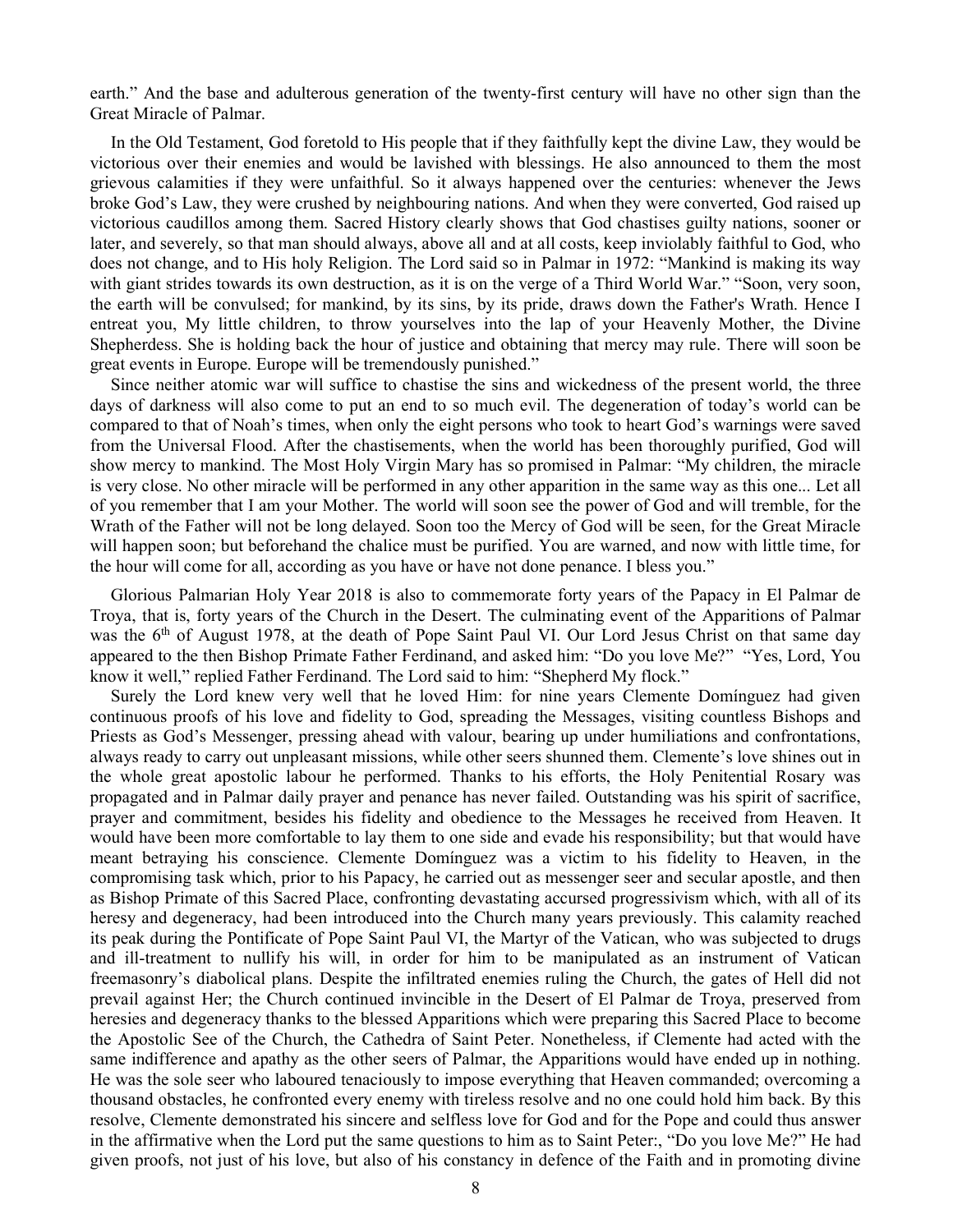worship and sound morals, so that it was evident that he was the most adequate person to become Vicar of Christ. The Church of Christ thus rose up with greater strength and vigour in the Sacred Place of El Palmar de Troya, instead of perishing as her wicked enemies expected.

On that memorable 6<sup>th</sup> of August 1978, Our Lord Jesus Christ, accompanied by Apostles Saint Peter and Saint Paul, placed the Sacred Tiara upon the head of the new Pope, who was thus crowned in a mysterious and profound way. "Behold the fulfilment of the prophecies. The Martyr of the Vatican, the sublime martyr, has died... He is overjoyed because he never committed the error of condemning the Carmelites of the Holy Face. In his heart he always approved the Order, approved the Episcopate of El Palmar de Troya. And he always counted on this Episcopate for the continuation of Holy Church. He died, then, with great happiness, knowing that the Church will go on ahead by way of El Palmar de Troya... There is great joy in Heaven on this day of the Transfiguration on Mount Tabor. Now the Mount called Christ the King is transfigured into Mount Tabor owing to the splendour which the Church will enjoy in this apocalyptic time, in this time of catacombs... The Reign of the Glory of the Olives has begun. Great sufferings await you, My dear son. Heavy shall be the cross you bear, much heavier than blindness itself. The cross of incomprehension, the cross of persecution. Stay firm! Ask the help of My Most Holy Mother, the Virgin Mary. She will always accompany you... Only the simple and humble of heart will recognize him who is the true Pope... An Age called Golden is beginning in the History of Spain. The revival of values... The Great Pontificate of the Glory of the Olives begins. The Pope announced by many mystics, in many prophecies... It was also announced in olden prophecies how the election of this Pope would take place: it would be by the direct intervention of Apostles Saint Peter and Saint Paul. There is no other way of counteracting the official election by conclave in Rome, from which the antipope will emerge." "When very small, this Pope had the prodigy of each letter of the word 'Gloria' appearing on his tongue; in the course of several weeks, the letters of the word 'Gloria' appeared one by one. Can you call that chance, or Providence?" This refers to a miraculous and prophetic occurrence in Saint Gregory XVII's childhood: Clemente visited the home of an aunt every week, and this aunt saw a letter of the alphabet appear each week impressed on his tongue, in this order: "G-l-o-r-i-a". For God knows the future, His knowledge is infinite, and there is no past or future for Him; God sees everything that free creatures will do, without this affecting their liberty in any way, and thus gives prophecies as divine testimony to the Truth.

Following the death of Pope Saint Paul VI, the general apostasy of the roman church was consummated, and it ceased to be Christ's true Church. This apostasy drew in its train practically the entire Catholic faithful, with the exception of a remnant who stayed firm in the true doctrine of the Church: the Palmarian faithful under the staff of the true Vicar of Christ, Pope Saint Gregory XVII, with See in El Palmar de Troya.

In the apostate see of Rome, a series of antipopes have been named as false shepherds, among them antipope John Paul II, voracious beast, the greatest propagator of heresies and other degeneracy, and a significant precursor of antichrist, whose motto "De Labóre Solis" means "Eclipse of the Sun", as he interposed between the Sun, Pope Saint Gregory XVII, and mankind, producing the greatest spiritual eclipse known up till then. On the coming  $6<sup>th</sup>$  of August 2018, judaic-vatican freemasonry will also be having a feast day, and celebrate with diabolical jubilee the forty years of their victory over the roman church. They surely have all the buildings which in previous times were sacred, and have drawn hundreds of millions of souls down into apostasy. Nonetheless, with respect to the True Church, all the efforts of those perjured freemasons have but served to purify her and cleanse her of all that malignant rot which was undermining her, and allowing her to take root in the fertile soil of Palmar and flourish with renewed vigour, rejuvenated and beautified.

Likewise in the year 2018, the  $23<sup>rd</sup>$  of September is the fiftieth anniversary of the death of Saint Pio of Pietrelcina, a key figure in El Palmar de Troya. His Apparitions to the seers of this Holy Place were very frequent. His presence in Palmar was noted by many pilgrims by way of certain prodigious signs, among them, perfume. Saint Pio became visible for the first time in El Palmar de Troya when he was still alive, a short time after the beginning of the Apparitions. The predilection of this stigmatized Saint for El Palmar de Troya is not surprising, since he himself prophesied that the Most Holy Virgin Mary would appear in a village situated between the cities of Seville and Cadiz, in Spain; so that we can call him the first Palmarian faithful. In one of his Apparitions, Saint Pio taught us to pray the Holy Penitential Rosary of the Our Fathers, at the beginning also called Padre Pio's Rosary. Saint Pio's mission in these Last Times is extraordinarily important, as he himself said in 1972 to the then Clemente: "I have been designated by Our Lord Jesus Christ